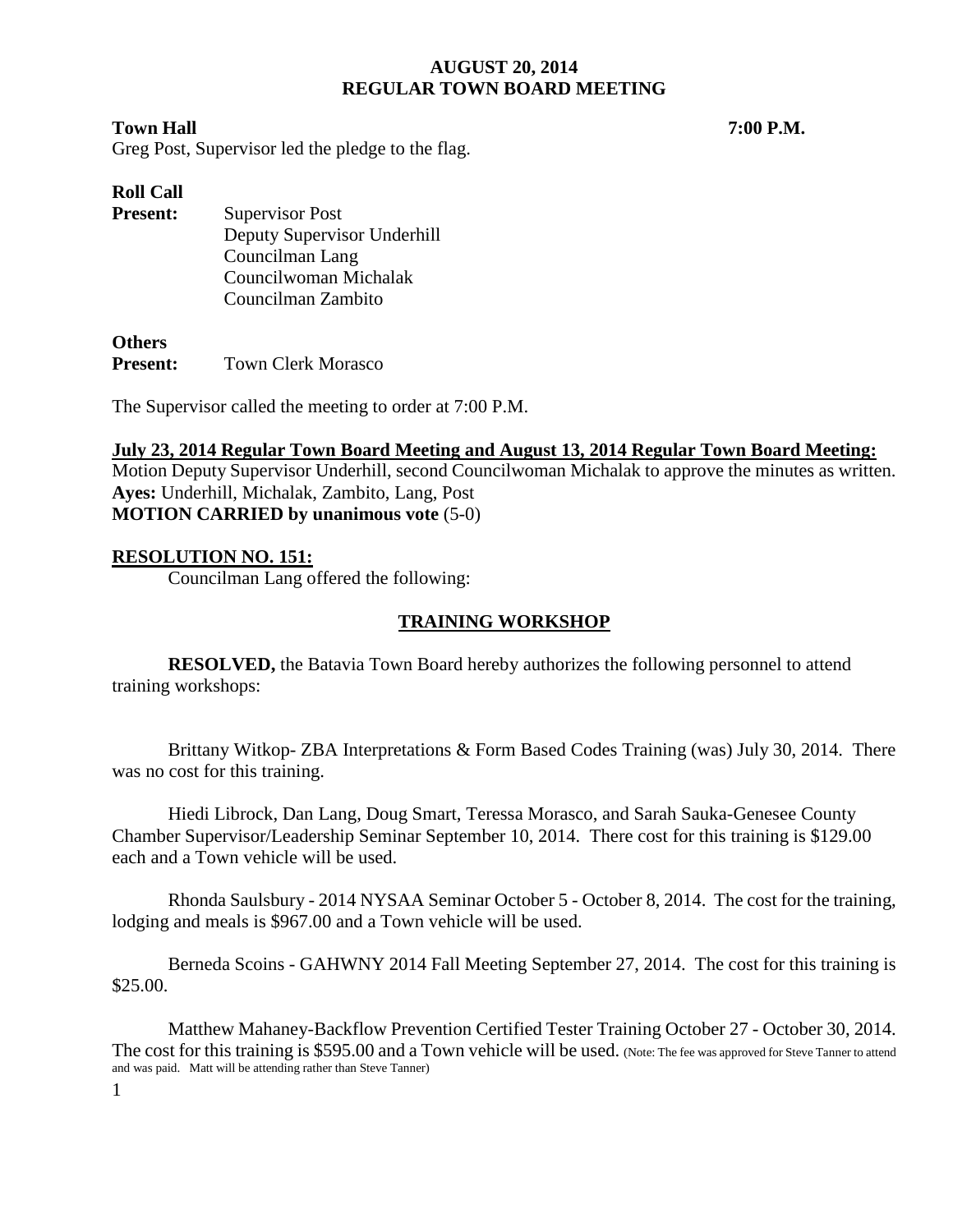**Second by**: Councilwoman Michalak **Ayes:** Lang, Michalak, Zambito, Underhill, Post **APPROVED by unanimous vote** (5-0)

#### **RESOLUTION NO. 152:**

Deputy Supervisor Underhill offered the following:

## **SERGI CONSTRUCTION INCORPORATED APPROVAL OF CHANGE ORDER NO. 2 CREEK/EAST ROADS WATER IMPROVEMENTS**

**WHEREAS,** Sergi Construction, Incorporated is under contract with the Town of Batavia for the Creek/East Roads Water Improvements; and

**WHEREAS,** the Town Engineer requested a modification of the connection to the City of Batavia water main to provide for better reliability; and

**WHEREAS,** Sergi Construction, Incorporated has submitted a change order request for the requested revisions in the amount of fourteen thousand three hundred thirty-one dollars and ninety-three cents (\$14,331.93) and increasing the Lump Sum contract to the amount of nine hundred sixty-five thousand three hundred thirty three dollars and ninety-three cents (\$965,333.93), as shown on the attached Change Order No.2; and

**WHEREAS,** the Town Engineer has reviewed the change order request and recommends approval of the change order request.

#### **NOW, THEREFORE, BE IT**

**RESOLVED,** the Town of Batavia hereby approves Change Order No.2 and authorizes the Supervisor to execute the attached Change Order No.2 in the amount of fourteen thousand three hundred thirty-one dollars and ninety-three cents (\$14,331.93) and changing the contract to a Lump Sum contract in the amount of nine hundred sixty-five thousand three hundred thirty three dollars and ninety-three cents (\$965,333.93). The approved change order is subject to approval by USDA-Rural Development.

**Second by:** Councilman Zambito **Ayes:** Underhill, Zambito, Lang, Michalak, Post **APPROVED by unanimous vote** (5-0)

#### **RESOLUTION NO. 153:**

Supervisor Post offered the following:

#### **RESOLUTION TO APPROVE AND ACCEPT A CORRECTION DEED**

#### **FROM GENESEE AGRI-BUSINESS, LLC**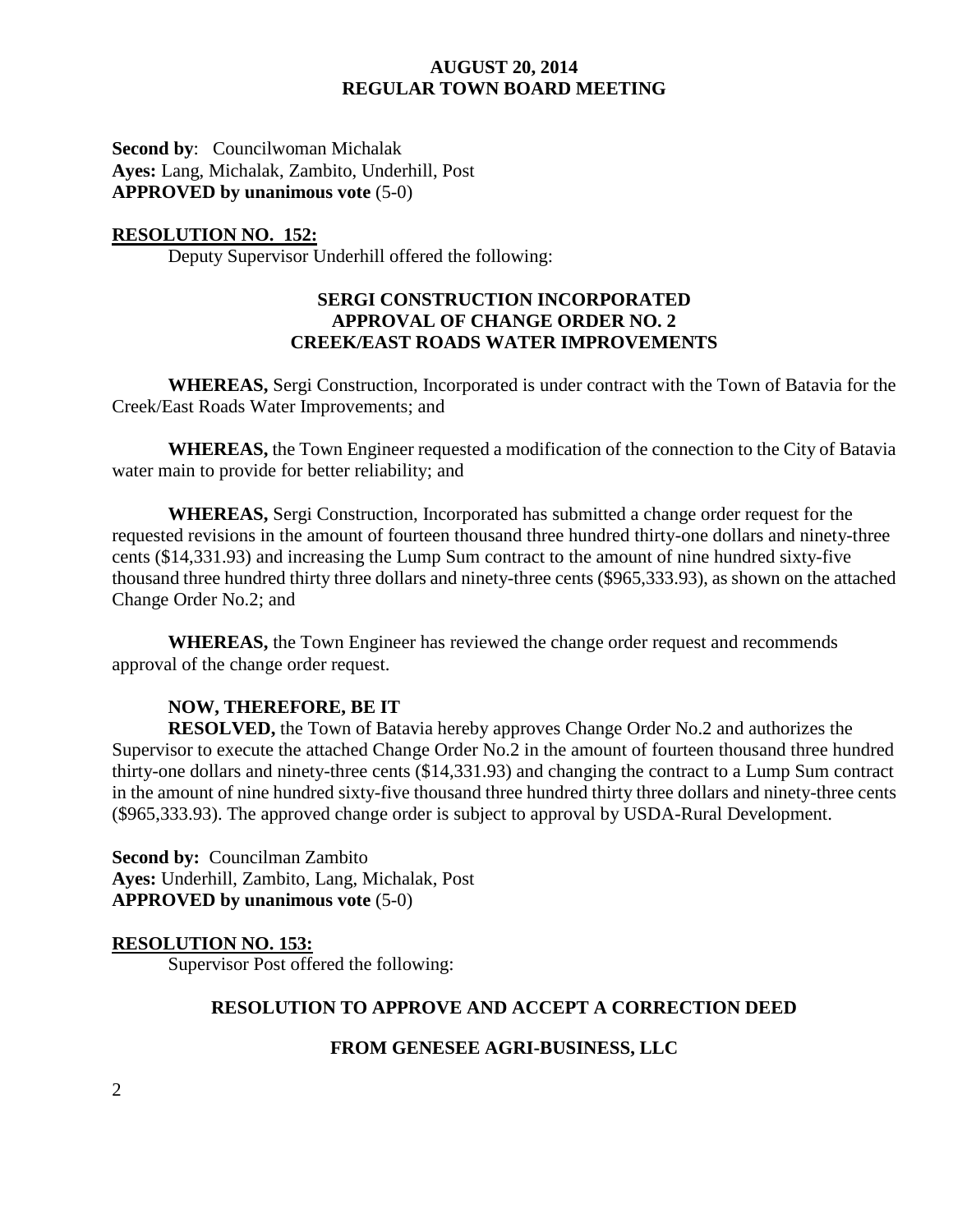**WHEREAS**, the Town of Batavia was the Grantee in a Warranty Deed with regard to a parcel of land being used for a pump stations as part of the Genesee Agri-Business Park Project; and

**WHEREAS**, said Warranty Deed was dated May 20, 2013, and was recorded in the Genesee County Clerk's Office on August 14, 2013, in Liber 900 of Deeds at Page 619; and

**WHEREAS**, as part of the Town of Batavia's Rural Business Enterprise Grant (hereinafter "RBEG"), it was required that certain language be added to the Deed making it clear that the property was improved with Federal financial assistance; and

**WHEREAS**, Genesee Agri-Business, LLC has drafted a proposed Correction Deed to add the necessary language.

**NOW, THEREFORE, BE IT RESOLVED** by the Town Board of the Town of Batavia, New York, that in furtherance of the requirements for the RBEG, the proposed Deed from Genesee Agri-Business, LLC to the Town of Batavia, New York, a copy of which shall be made part of the Town Board Minutes, is hereby approved, and the Town Supervisor is hereby authorized and directed to sign all documents necessary to record this Correction Deed.

**Second by: Councilman Lang Ayes:** Post, Lang, Underhill, Michalak, Zambito **APPROVED by unanimous vote** (5-0)

### **RESOLUTION NO. 154:**

Councilwoman Michalak offered the following:

### **RESOLUTION INCREASING BUDGETARY LINE ITEMS**

**RESOLVED,** the Batavia Town Board hereby authorizes the following budget line item increases to account insurance recovery funds:

| <b>Revenue Line Item:</b> |             | <b>Expenditure Line Item:</b> |            |
|---------------------------|-------------|-------------------------------|------------|
| A2680                     | \$4,986.51  | A5132.402                     | \$4,986.51 |
| A2680                     | \$4,443.27  | A8120.400                     | \$4,443.27 |
| DA2680                    | \$711.69    | DA5130.400                    | \$711.69   |
| SS22680                   | \$10,810.65 | SS28120.400                   | \$7,221.65 |
|                           |             | SS28120.405                   | \$3,589.00 |
| SW3680                    | \$872.72    | SW8340.400                    | 872.72     |

**Second by: Deputy Supervisor Underhill Ayes:** Michalak, Underhill, Zambito, Lang, Post **APPROVED by unanimous vote** (5-0)

3 **RESOLUTION NO. 155:**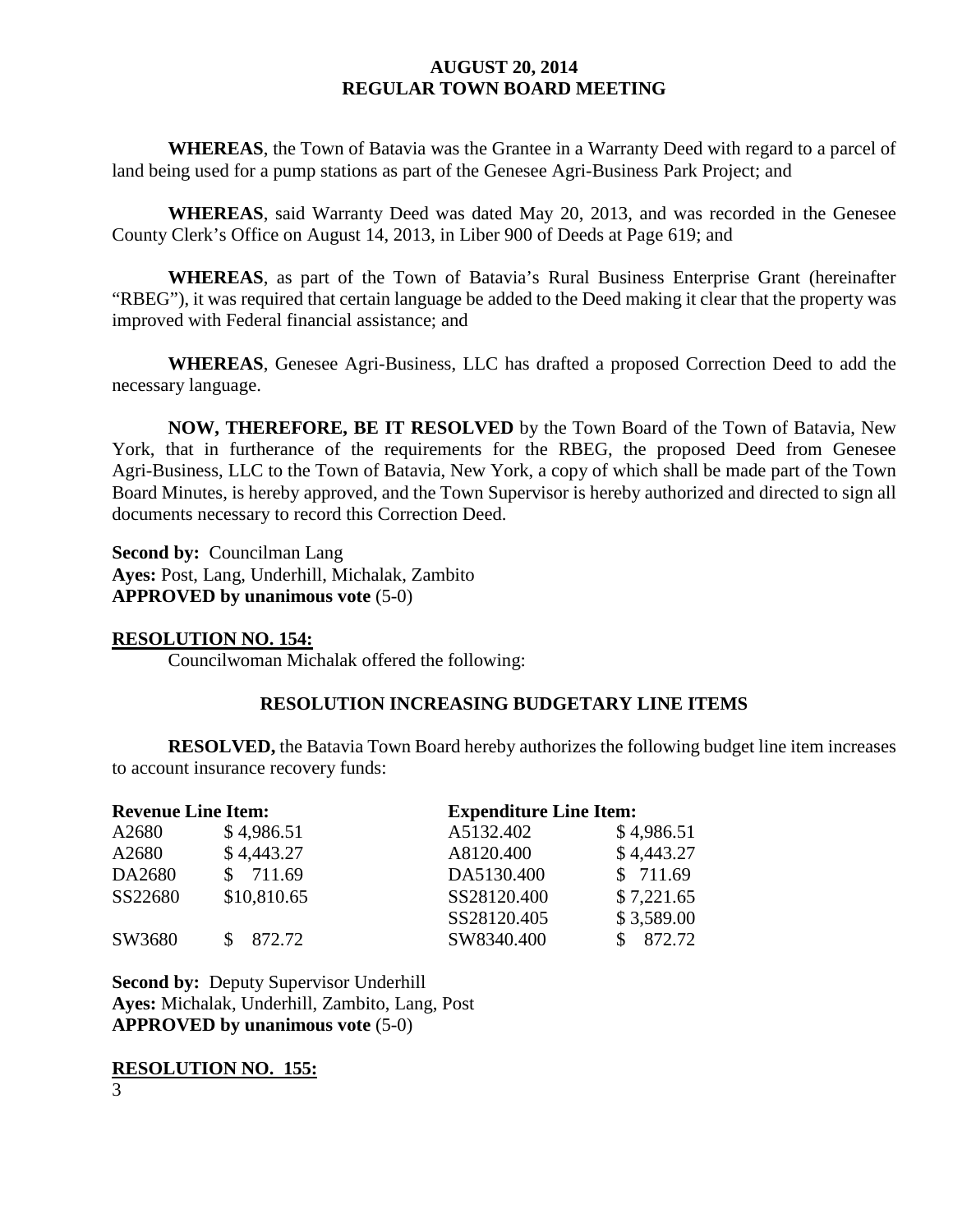Councilman Zambito offered the following:

### **GENESEE COUNTY GRANT APPLICATION TO UPDATE COUNTY AGRICULTURAL AND FARMLAND PROTECTION PLAN LETTER OF SUPPORT**

**RESOLVED,** the Batavia Town Board hereby authorizes the Supervisor to send a letter in support of Genesee County's grant application to update the County Agricultural and Farmland Protection Plan.

**Second by: Deputy Supervisor Underhill Ayes:** Zambito, Underhill, Michalak, Lang, Post **APPROVED by unanimous vote** (5-0)

**SUSPEND THE RULES**-Motion Deputy Supervisor Underhill, second Councilman Zambito to suspend the rules to introduce an additional resolution. **Ayes:** Underhill, Zambito, Lang, Michalak, Post **MOTION CARRIED by unanimous vote** (5-0)

#### **RESOLUTION NO. 156:**

Councilman Lang offered the following:

#### **JANITORIAL SERVICES**

**RESOLVED,** the Batavia Town Board hereby retains New York State Industries for the Disabled, Inc., who represents Genesee County ARC, to perform janitorial services at the Batavia Town Hall, 3833 West Main Street Road, Batavia, New York, effective from July 1, 2014 to June 30, 2015 at a monthly cost of one thousand, four hundred, seventy-eight dollars and ninety-eight cents (\$1,478.98) and be it

**FURTHER RESOLVED,** the Supervisor is hereby authorized to execute the attached proposal; and be it

**FURTHER RESOLVED,** that Genesee County ARC must provide the Town of Batavia a Certificate of Liability Insurance and a Certificate of Workers Compensation Insurance naming the Town as additional insured, and be it

**FURTHER RESOLVED,** the specifications for the cleaning of the Town Hall is attached.

**Second by:** Deputy Supervisor Underhill **Ayes:** Lang, Underhill, Michalak, Zambito, Post **APPROVED by unanimous vote** (5-0)

### **TOWN OF BATAVIA SPECIFICATIONS**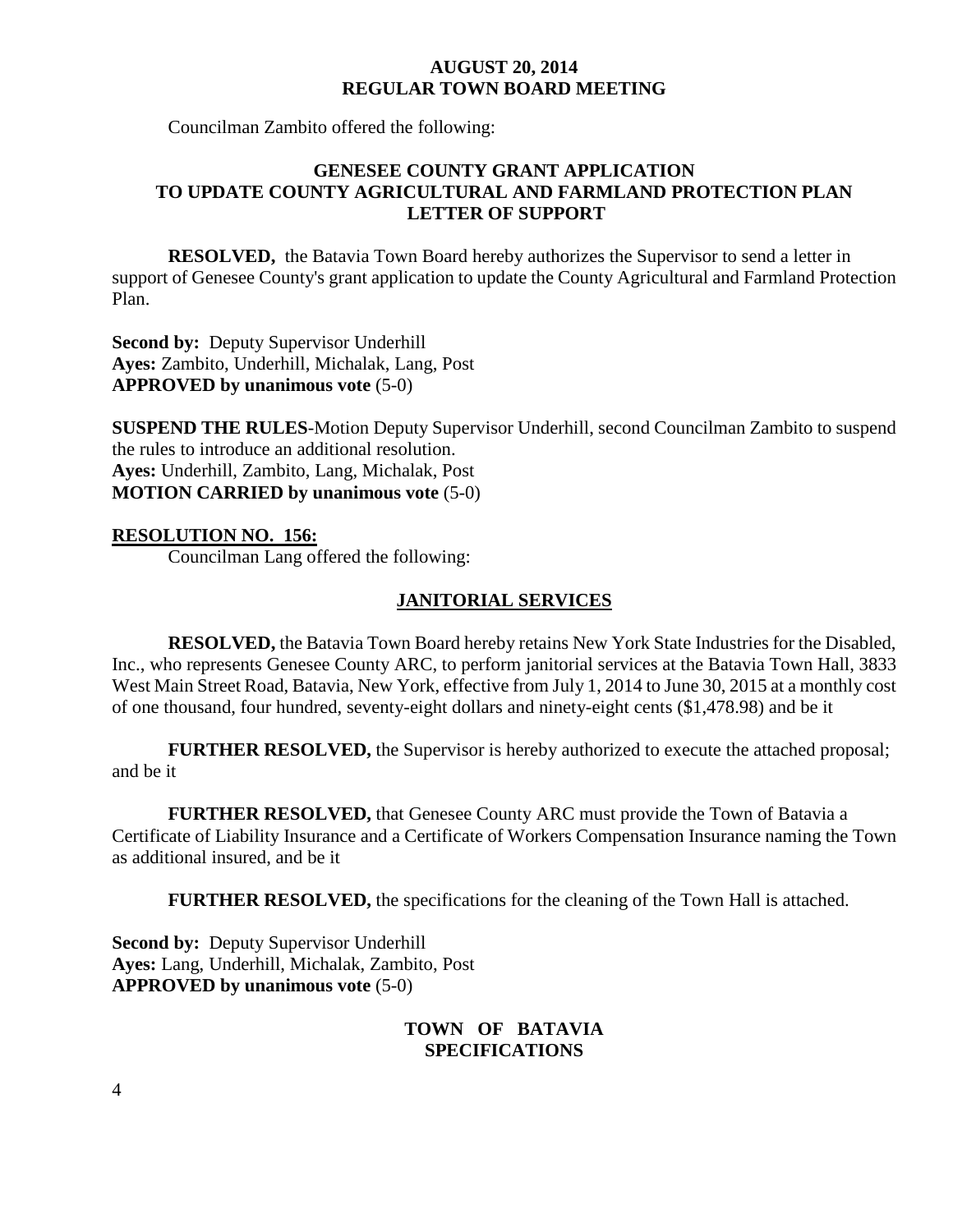# **FOR JANITORIAL SERVICES**

**1. SERVICE LOCATION** - Batavia Town Hall, 3833 West Main Street Road, Batavia, New York, 14020

## **2. SERVICES:**

- a. Clean sinks, toilets and mirrors.
- b. Refill toilet paper, towel and soap dispensers. (Town to provide supplies).

c. Empty wastebaskets; place trash in bags provided by the Town. Vendor to dispose of trash and recyclables.

- d. Clean conference tables, lobby table, windowsills, baseboards, chairs, door trim and doors-so as to be free of dust and dirt.
- e. Vacuum all rugs and spot clean when necessary.
- f. Front lobby and bathroom floors to be kept free of dust and dirt, and proper finishes applied (as necessary).
- g. Sweep entrances.
- h. All windows with blinds are to be dusted bi-weekly and washed when necessary.

I. Wash interior and exterior windows two (2) times per year; Spring and Fall. Clean all glass entrance doors and interior doors with glass weekly.

j. Clean light fixtures (as needed).

k. Painted surfaces to be cleaned and free of fingerprints and black marks. Walls and ceilings to be free of cob webs.

### **3. SCHEDULE**:

 Services to be provided on a semi-weekly basis two (2) times per week on days and times agreed by vendor and Town, and with provision for holidays to be made on an occurrence basis.

### **4. CLEANING MATERIALS**:

Vendor will provide all cleaning materials necessary to provide the required services as specified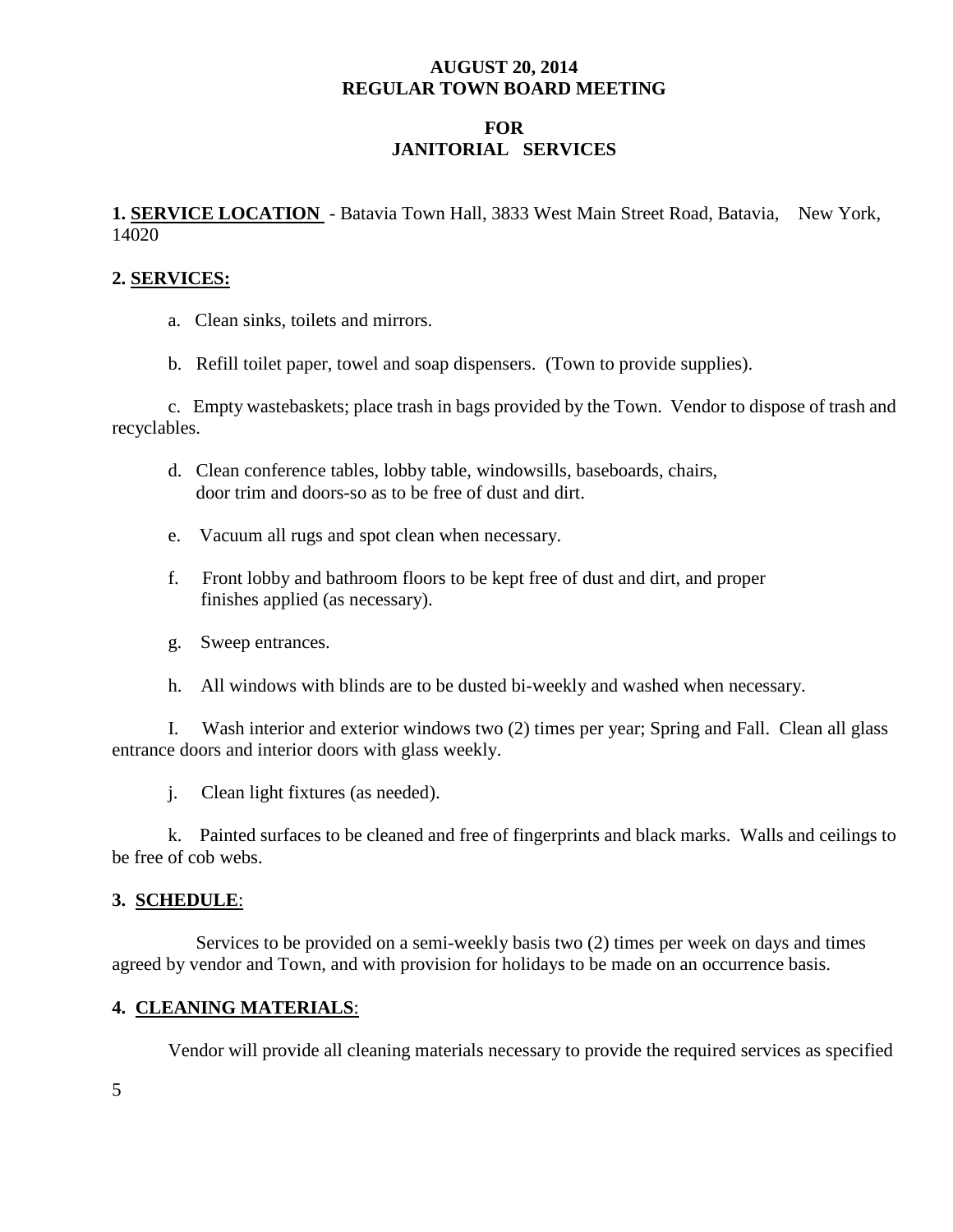above.

## **5. INSURANCE REQUIRED**:

Throughout the full term specified, the vendor is required to maintain, and provide evidence to the Town of a public liability insurance policy with a minimum three-hundred thousand dollar (\$300,000.00) single limit insuring the contractor (vendor) and Town for all operations performed under the agreement.

## **6. TERM AND EFFECTIVE DATES**:

The term during which the specified services are to be provided is for a one (1) year period; effective dates are July 1, 2014 through June 30, 2015 inclusive.

### **RESOLUTION NO. 157:**

Deputy Supervisor Underhill offered the following:

## **HEATING & AIR CONDITIONING REPAIRS TOWN HALL**

**WHEREAS, Turnbull Heating & Air Conditioning performed the summer prevention** maintenance inspections; and

**WHEREAS,** the Manger Board and Condenser are faulty and the Fijitsu unit needs attention.

# **NOW, THEREFORE, BE IT**

**RESOLVED,** the Batavia Town Board hereby accepts Turnbull Heating & Air Conditioning's proposals to perform the necessary repairs to the Town Hall HVAC and Fijitsu Unit (proposal attached); and

**BE IT FURTHER, RESOLVED** the Batavia Town Board hereby authorizes the Supervisor to execute the proposals.

**Second by:** Councilman Lang **Ayes:** Underhill, Lang, Michalak, Post **Abstain:** Councilman Zambito **APPROVED** (4-Ayes, 1-Abstain)

**Abstract No. 8-2014:** Motion Councilman Zambito, second Councilwoman Michalak to authorize the Supervisor to pay the following vouchers: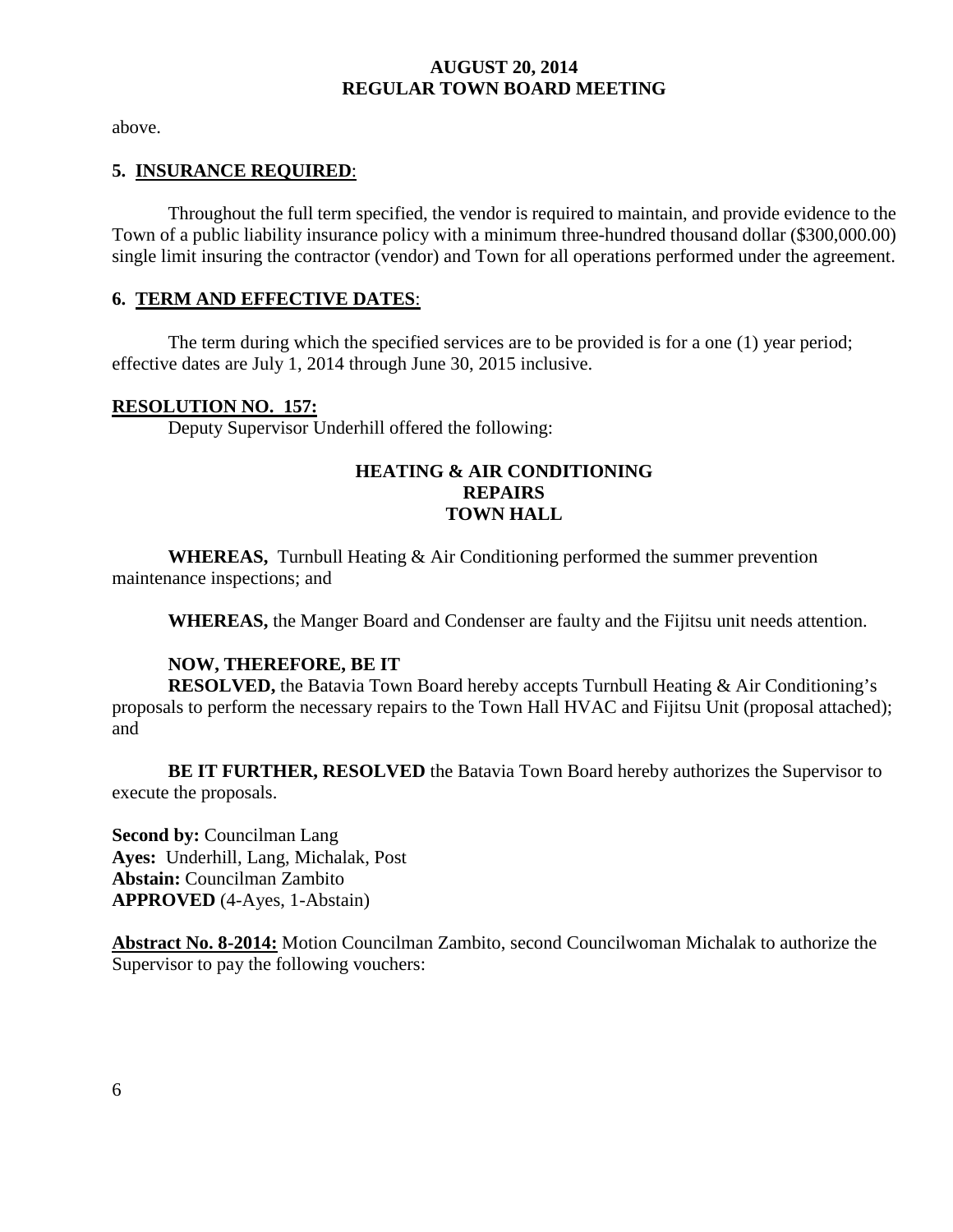| General      | \$79,252.26  |  |
|--------------|--------------|--|
| Highway      | 66,346.42    |  |
| Sewer No. 1  | 67,694.25    |  |
| Sewer No. 2  | 50,354.88    |  |
| Water        | 8,092.46     |  |
| Creek        | 286,166.81   |  |
| West Main    | 176,932.51   |  |
| Townline     | 3,549.00     |  |
|              |              |  |
| <b>Total</b> | \$735,388.59 |  |

Check numbers 19202 - 19269, 19271 - 19277, Online - \$5,480.08 **Ayes:** Zambito, Michalak, Lang, Underhill, Post **MOTION CARRIED by unanimous vote** (5-0)

# **DEPARTMENT REPORTS:**

### **Supervisor's Report:**

**Status Report** on expenditures and revenues is available for the Board's review. The investment sheets will be entered into the minute book. The monies are invested in CD's and are paying a rate of .22%.

# **COMMUNICATIONS:**

### **The Town Clerk reported on the following:**

**July Town Clerk monthly report collected a** total of \$9,804.70, remitted \$9,256.12 to the Supervisor for the Local Share.

**Training-**There will be the following training classes offered and Town personnel have been advised of these:

Monroe County Planning Fall Land Use Decision Making Training in October

Rural America Regional Forum September 5, 2014

**Liquor License-** Received notification from Alex's Place that they have applied for their liquor license renewal.

# **ADJOURNMENT:**

Motion Councilman Zambito, second Councilwoman Michalak to adjourn the Regular Town Board Meeting at 7:13 P.M.

**Ayes:** Zambito, Michalak, Lang, Underhill, Post **MOTION CARRIED by unanimous vote** (5-0)

Respectfully submitted,